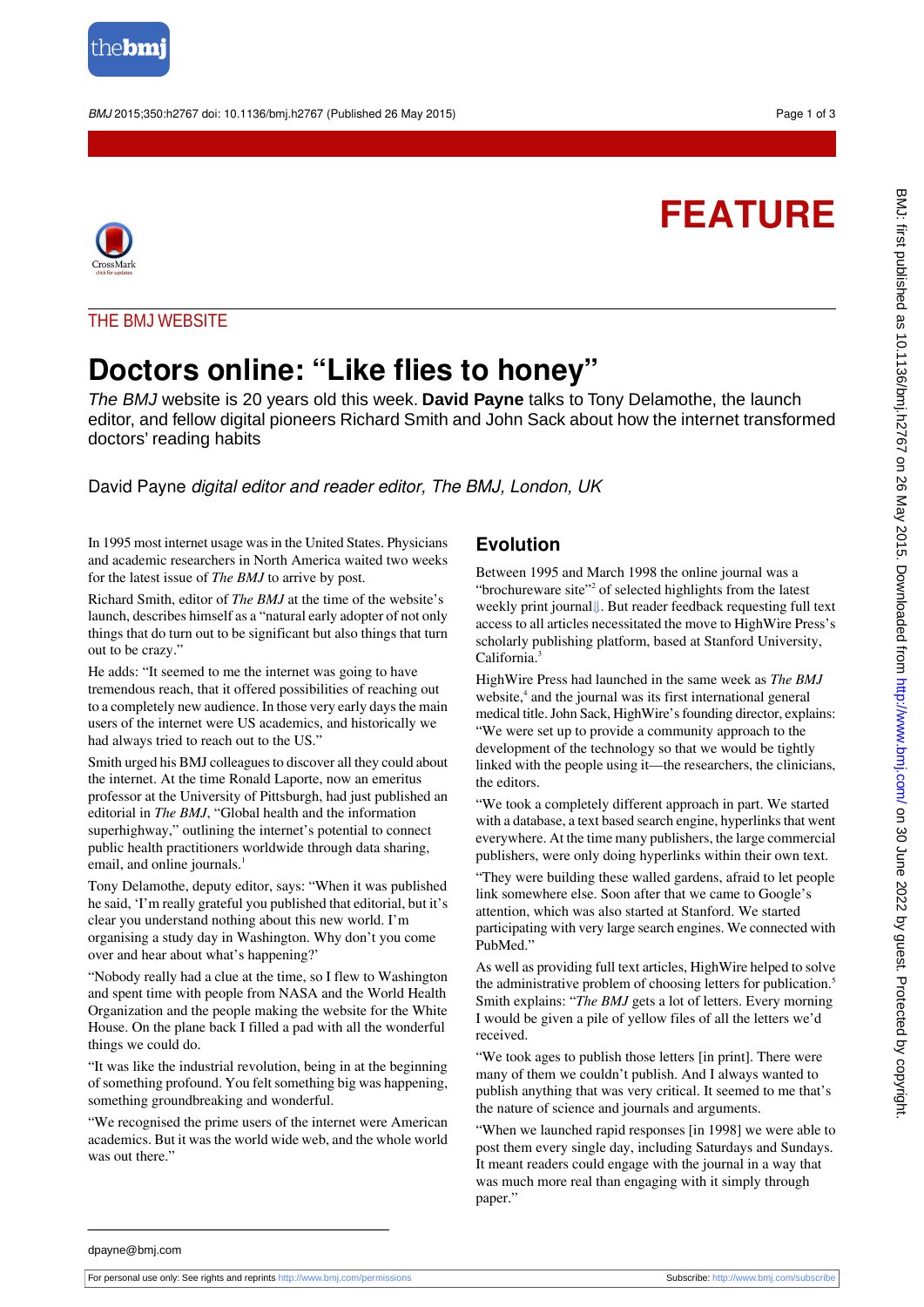HighWire also enabled the journal to cluster content around topic collections, as well as the print issue table of contents. Sack adds: "The concept of collections organised by something other than date enables someone to register, say, for updates about malaria, so they get an email every time *The BMJ* publishes something new in that area."

When *The BMJ* website launched, the internet had an estimated 30 million users. Ten years later there were a billion. By 2010 that figure had doubled. In 2014, there were three billion. Today around 40% of the world's population has web access.

Sack says: "The traffic numbers were pretty extraordinary. And once we connected Google in, I think [because of] the type of general medical content that *The BMJ* has, it was just like flies to honey."

Free access posed only a low risk in the early days, explains Delamothe. "We weren't affecting any of our revenue streams in the early days by giving everything away."

In 2004 the journal did introduce a business model that combines paywall content alongside open access articles.<sup>6</sup>

Delamothe says: "I sort of regret the introduction of access controls. We could have just hung on in there. Facebook doesn't charge and various other massive sites online don't charge and they get much more traffic. We might have been able to think about a business model down the line."

Smith adds: "There was a time when it felt to me as if *The BMJ* had almost disproportionate influence because you could just go straight into the site, no password, no payment, nothing. We could be heard more loudly.

"I left just before access controls came in, but I am pleased that it is possible to keep the research freely available because the value of research is in the research. It's not in the publication of it."

#### **Where next?**

What will be the next big development in scholarly online publication? Sack says: "I think we're going to see a lot of change in how the consumer part of the web influences what the rest of us do.

"The scholarly web, the medical web, those aren't separate webs. Back in the 1990s, in the 1995 era, almost everything on the web was the academic web. But now we're so influenced by the commercialisation of things that I think we're going to see more and more rapid types of communication."

Smith adds: "I'm struck by how much things haven't changed. We're still a long way off fully exploiting the web in the distribution of science. It astonishes me that the scientific paper is still essentially the same as it was 200 years ago. We're beginning to have the possibility of adding the full data set. That surely should be happening faster than it is.

"In the high energy physics world, the minute authors finish a paper they put it up on a server. All the other physicists can see it, and a lot of them comment, and publication is the end of that process, not the beginning of it.

"We played around with the idea of doing something in medicine. We launched a site where people could do that. But virtually nobody did. People were just too scared.

"I've come round to the realisation that academics in many ways are the most conservative people in the world, which is sort of ironic. And maybe science academics are especially conservative. They cling to journals and impact factors and that way of thinking."

Competing interests: I have read and understood BMJ policy on declaration of interests and have no relevant interests to declare Provenance and peer review: Commissioned; not externally peer reviewed.

- 1 Laporte R. Global public health and the information superhighway. BMJ 1994;308:1651.<br>2 Delamothe T. BMJ on the internet. BMJ 1995:310:1343.
- 2 Delamothe T. BMJ on the internet. BMJ 1995;310:1343.<br>2 Delamothe T. Developing bmi com BMJ 1997:315:1558
- 3 Delamothe T. Developing bmj.com. BMJ 1997;315:1558.
- 4 Sack J. HighWire Press: 10 years of publishing driven innovation. Learned Publishing 2005;18:131-42.
- 5 Crossan L, Delamothe T. Letters to the editor: the new order. BMJ 1998;316:1406. 6 Delamothe T. bmj.com behind access controls. BMJ 2004;329:814.

#### Cite this as: BMJ 2015;350:h2767

© BMJ Publishing Group Ltd 2015